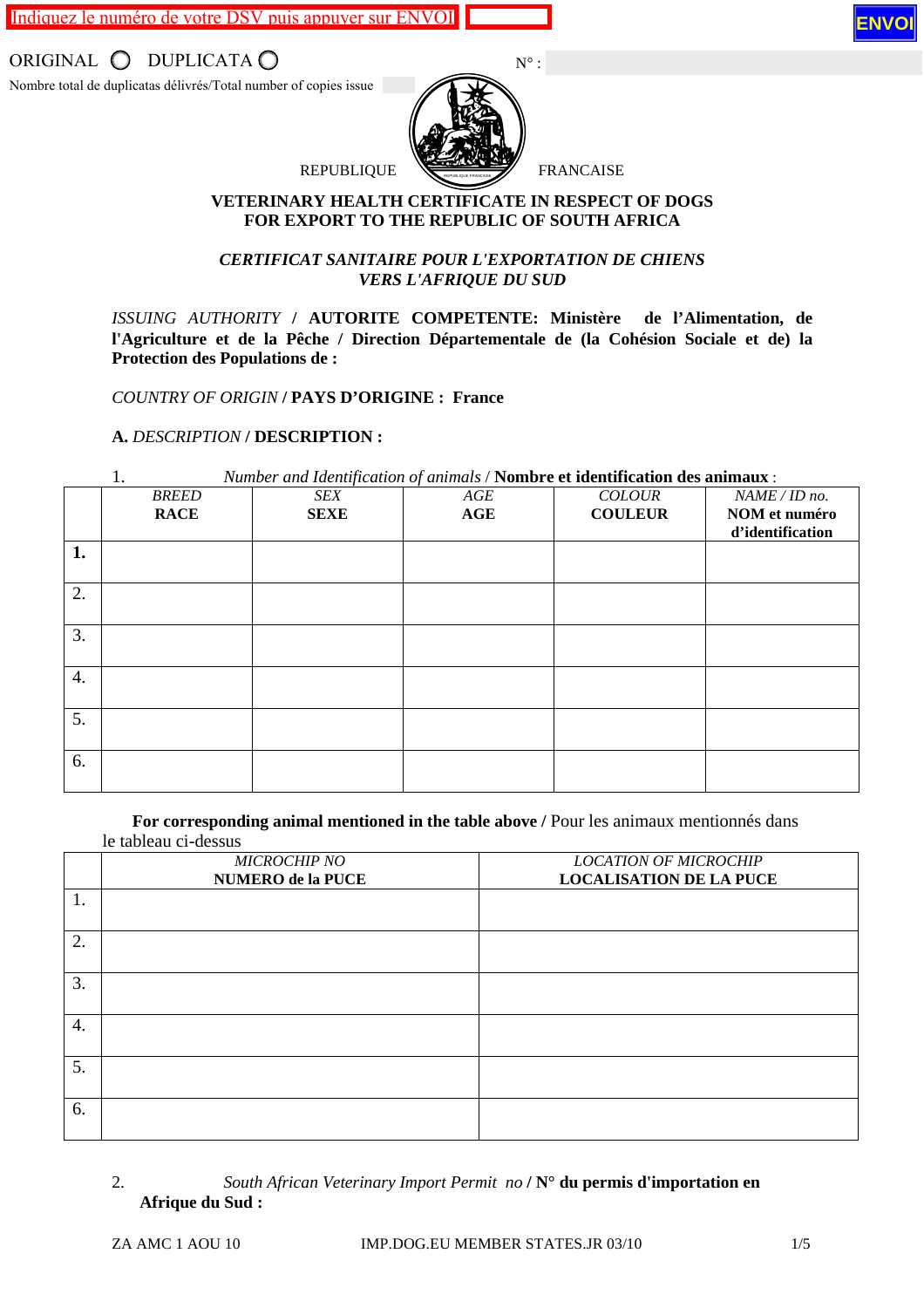**3.** *Origin of animal(s) /* **Origine de l'animal (des animaux)** 

**3.1.** *Name and address of consignor* / **Nom et adresse de l'expéditeur** :

**3.2** *Address of premises of origin of animal(s)* / **Adresses des locaux de provenance des animaux** :

4. *Destination of animal(s)* **/ Destination de l'animal (des animaux) :** 

4.1 *Name and address of consignee* / **Nom et adresse du destinataire** :

4.2 *Means of transport (flight no/vessel name)* / **Moyens de transport (n° du vol, nom du navire) :** 

*4.3 Physical address of premises at final destination* / **Adresse des locaux de destination finale :** 

#### **B.** *HEALTH ATTESTATION* **/ ATTESTATION SANITAIRE**

*I*………………………………………………………………….. *the undersigned government veterinarian of the Veterinary Administration of the exporting country, certify that the animals described in section A:* / **Je soussigné,** ………………………………………………………………**vétérinaire officiel des** 

**services vétérinaires du pays exportateur, certifie que les animaux décrit au chapitre A:** 

1.*Have, as far as I can ascertain, either been continuously resident in the exporting country since birth, or have been continuously resident in the exporting country or South Africa for the last six months*. **/ Ont, pour autant que je puisse l'attester, soit résidé continuellement sur le territoire du pays exportateur depuis leur naissance, soit résidé continuellement sur le territoire du pays exportateur ou en Afrique du Sud au cours des six derniers mois.** 

2.*Originate from an area which is not under official veterinary restrictions by the Veterinary Administration of the exporting country for any disease to which carnivores are susceptible*. / **Sont originaires d'une zone qui n'est pas soumise à des mesures de police sanitaire par l'Autorité Vétérinaire officielle du pays exportateur concernant une maladie transmissible aux carnivores.** 

3. *Did not, as far as is possible to determine, come into contact with animals infected or suspected of being infected with rabies*. / **N'ont pas été en contact, selon les informations disponibles, avec des animaux atteints ou suspectés d'être atteints par la rage.** 

4. *Have a valid rabies vaccination, as stipulated below or have been exempted from having rabies vaccination. (See notes on page 5)* / **Ont été valablement vaccinés contre la rage, conformément à ce qui est stipulé ci dessous OU ont été dispensés de vaccination contre la rage. (voir note en page 5).**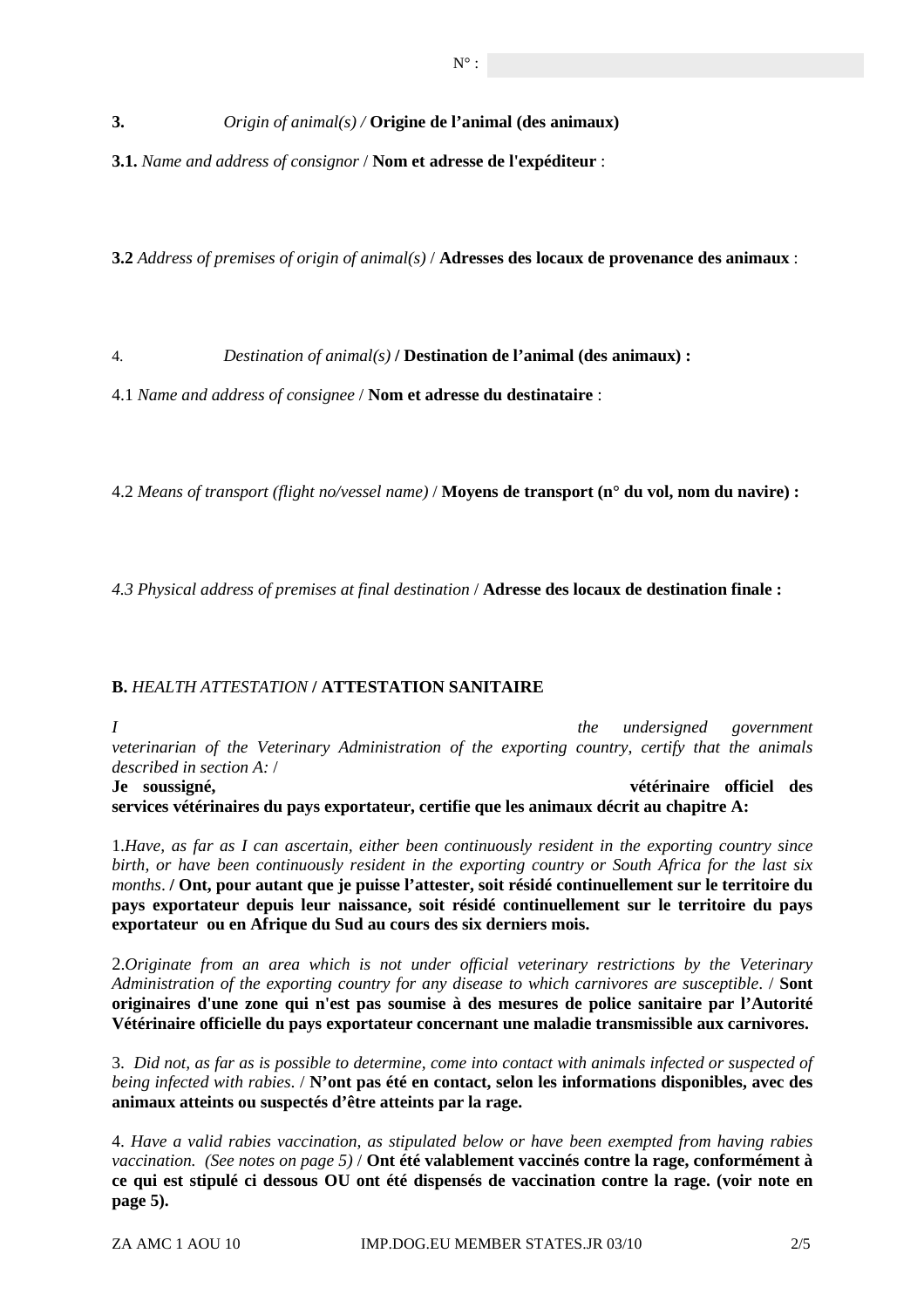#### **Date de vaccination des animaux exportés, OU Date de vaccination de la mère Obligatoire pour des animaux âgés de 3 mois ou plus des animaux exportés, obligatoire pour**

*Vaccination date of animal being exported OR Vaccination date of dam/mother of to be completed for animals over 3 months* animals being exported to be completed *to be completed* 

**des animaux âgés de moins de 3 mois**

 *for animals under 3 months*

|                  | Date | <b>Type de vaccin</b><br>Type of vaccine | Lot $n^{\circ}$ |    | <b>Date</b> | <b>Type de vaccin</b><br>Type of vaccine | Lot $n^{\circ}$ |
|------------------|------|------------------------------------------|-----------------|----|-------------|------------------------------------------|-----------------|
|                  | Date |                                          | Batch no.       |    | Date        |                                          | Batch no.       |
| 1.               |      |                                          |                 | 1. |             |                                          |                 |
| 2.               |      |                                          |                 | 2. |             |                                          |                 |
| 3.               |      |                                          |                 | 3. |             |                                          |                 |
| $\overline{4}$ . |      |                                          |                 | 4. |             |                                          |                 |
| 5.               |      |                                          |                 | 5. |             |                                          |                 |
| 6.               |      |                                          |                 | 6. |             |                                          |                 |

*5. The animals have been tested, with negative results, within 30 days of export, for the following conditions at officially approved laboratory, using testing procedures described in the OIE Manual of Standards for Diagnostic Tests and Vaccines, 1999./ Les animaux ont été testés, avec résultats négatifs, pour les maladies suivantes dans un laboratoire autorisé utilisant des méthodes reconnues par l'O.I.E. dans le Manuel des Standard pour les Tests Diagnostiques et les Vaccins (1999), dans les 30 jours précédant l'exportation :*

|                                                                                           | <b>Date du test</b> / Test date |
|-------------------------------------------------------------------------------------------|---------------------------------|
| 5.1   Brucella canis Serum Agglutination Test/Rapid Slide Agglutination Test / Test       |                                 |
| de séro-agglutination/Test d'agglutination rapide sur lame                                |                                 |
| 5.2 Trypanosoma evansi test d'agglutination / card agglutination test                     |                                 |
| Et frottis sanguin Giemsa / And giemsa blood smear                                        |                                 |
| 5.3 Babesia gibsoni <b>test d'immunofluorescence</b> / Immunofluoresence antibody test    |                                 |
| Et frottis sanguin Giemsa / And giemsa blood smear                                        |                                 |
| 5.4 Dirofilaria immitis test de filtration microfilariale / microfilarial filtration test |                                 |
| 5.5   Leishmania : Immunofluorescence indirecte / Indirect fluorescent antibody           |                                 |
| <b>Ou ELISA</b> / <i>Or ELISA</i>                                                         |                                 |
| <b>Ou test d'agglutination directe</b> / Or direct agglutination test                     |                                 |
| <b>Ou western Blot</b> / Or Western Blot membrane immunoassay                             |                                 |

*Note /* **Note**:

*Animals subjected to post importation quarantine will, at the discretion of the Director of Veterinary Services of South Africa, be re-tested at the importer's expense* **/ Les animaux soumis à une quarantaine post-importation seront soumis, à la discrétion du Directeur des Services vétérinaires d'Afrique du Sud, à de nouveaux tests aux frais de l'importateur** *.* 

- 6*. The animals have been treated for the following conditions as prescribed below* / **Les animaux ont été traités contre les maladies suivantes selon les modalités indiqués ci-dessous :**
	- 6.1. *Dirofilaria immitis from the date of negative testing until export at the required intervals with* / **Dirofilaria Immitis : de la date du résultat négatif jusqu'à 'exportation, à la fréquence voulue avec** : \*

**Diethylcarbamazine (5-6 mg/kg per os quotidiennement)** / *(5-6 mg/kg per os daily*) **OU** / *OR* **Ivermectine (6** µ**g/kg per os mensuellement) /** *Ivermectin* (*6 micrograms/kg per os monthly*) **OU** / *OR* **Milbemycine oxime (0,5 mg/kg per os mensuellement) /** *Milbemycine oxime (0,5 mg/kg per os monthly*) **OU** / *OR* **Moxidectine (3** µ**g/kg per os mensuellement**) / *Moxydectin (3 micrograms /kg per os monthly)* **OU** / *OR* **Selemetcine (6mg/kg)** / *Selemectin (6mg/kg)*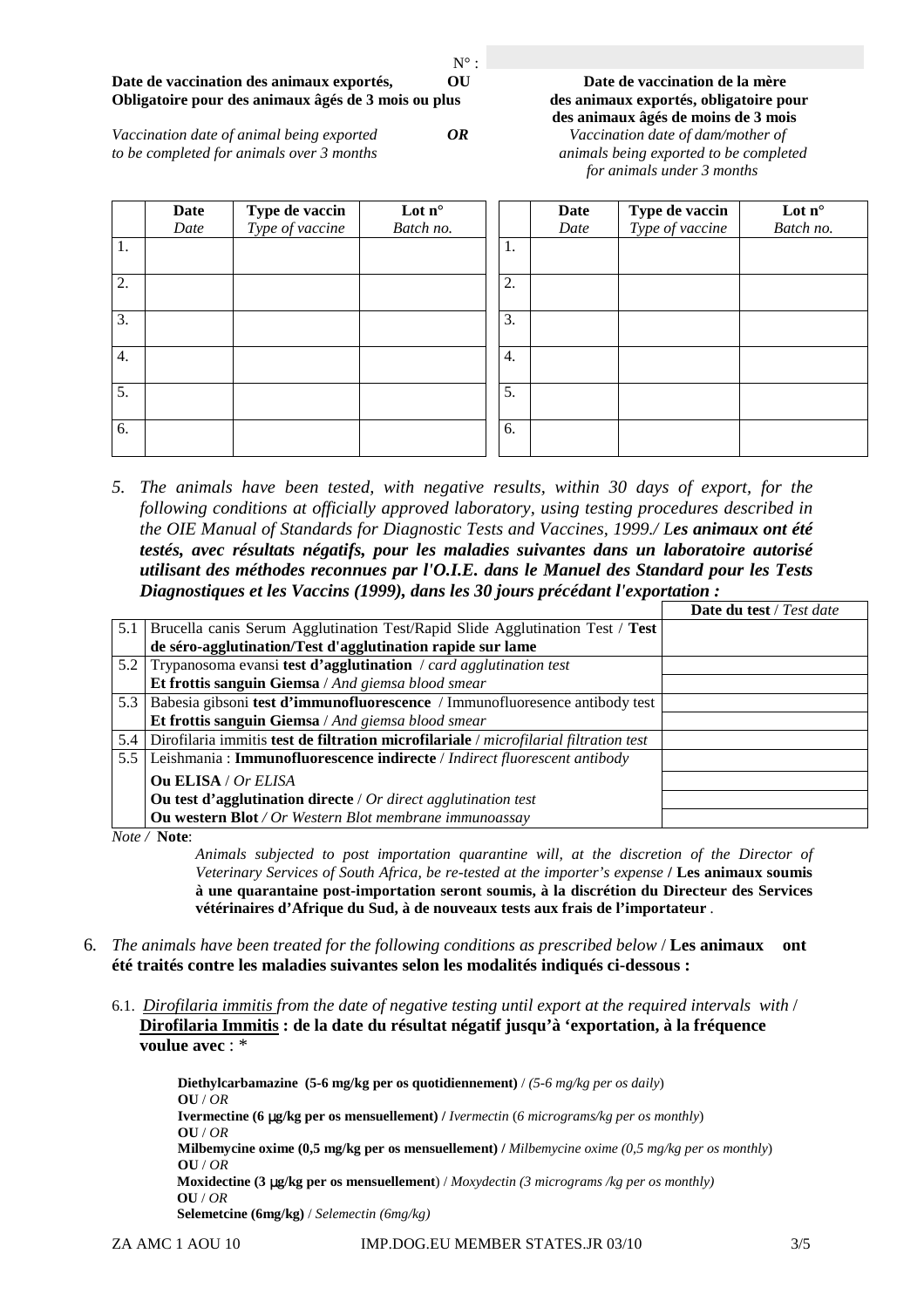$N^{\circ}:$  . The contract of  $N^{\circ}$  : **(Revolution) Prophylactic seulement** / *(Revolution) Prophylactic only* **OU** / *OR* **Proheart SR12 (injection sous cutanée annuelle)** / *Proheart SR12 (Subcut injection yearly)*

\* *If the date of the negative test falls within 11 months of giving the Proheat SR12 subcut injection then no further Dirofilaria immitis treatment is required./* **Si le test négatif est pratiqué dans les 11 mois qui suivent l'injection sous cutanée de Proheart SR 12, aucun autre traitement de la Dirofilaria immitis n'est exigé.**

| <b>date</b> / <i>date</i> : | <b>Produit</b> / <i>Product</i> : | <b>Dosage</b> / $Dosage$ : |
|-----------------------------|-----------------------------------|----------------------------|
| <b>date</b> / <i>date</i> : | <b>Produit</b> / <i>Product</i> : | <b>Dosage</b> / $Dosage$ : |
| <b>date</b> / <i>date</i> : | <b>Produit</b> / <i>Product</i> : | <b>Dosage</b> / $Dosage$ : |

*Treatment for Dirofilaria must continue for 6 months after arrival in South Africa. I have informed the owner / person in custody of the dog of this condition and I confirm that this person has sufficient amounts of the drug used in possession to carry out the required therapy. /* **Le traitement contre Dirofilaria immitis doit continuer 6 mois après l'arrivée en Afrique du Sud. J'ai informé le propriétaire / la personne en charge du chien de cette exigence et je confirme que cette personne possède des quantités suffisantes de médicament pour réaliser sur place le traitement demandé.** 

*(Heartworm drugs are not available in the Republic of South Africa and must be imported by the importer of the dog, at the time of the importation of the dog.)* / **(les médicaments en question doivent être importés en Afrique du Sud au moment de l'importation du chien).**

- 7. *Have been examined clinically by an official veterinarian within 10 days of export and were found to be free of internal and external parasites, contagious and infectious diseases to which the species is susceptible and fit to travel./* **Ont été cliniquement examinés par un vétérinaire sanitaire dans les 10 jours précédant l'exportation et ont été trouvés indemnes de parasites internes et externes, de maladies infectieuses et contagieuses de l'espèce et aptes au transport.**
	- **8.** *Have been shipped in containers which conform to IATA regulations, which will be either new or suitably disinfected and fumigated before loading and are of such a nature that contact with other animals of a lesser health status, en route, is prevented.* / **ont été embarqués en conteneurs conformes aux réglementations IATA, qui sont soit neufs, soit valablement désinfectés et fumigés avant chargement et de nature à prévenir tout contact avec des animaux d'un statut sanitaire inférieur durant le transport.**

*Signed at* / **Fait à** ……………………………. *on date* / **le** ………………………………………

*OFFICIAL VETERINARIAN* / **VETERINAIRE OFFICIEL**

*OFFICIAL STAMP* / **CACHET OFFICIEL**

Signature / **signature** :

Name in print / **Nom en majuscules** :

Address / **adresse** :